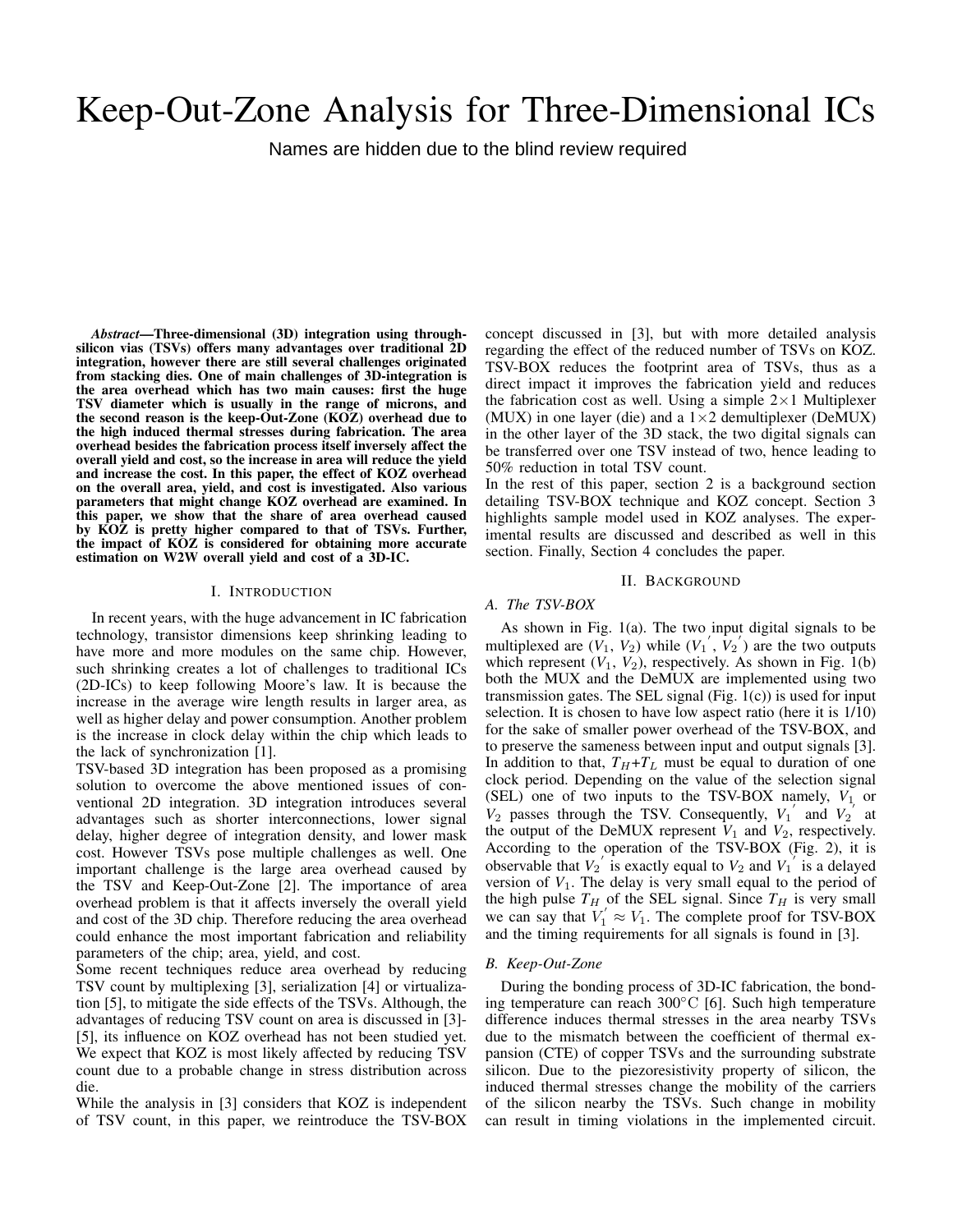

Fig. 1: (a) TSV-BOX schematic, (b) TSV-BOX circuit implementation, (c) Selection signal (SEL).



Fig. 2: SEL(t),  $V_1(t)$ ,  $V_1'(t)$ ,  $V_2(t)$ , and  $V_2'(t)$ .

Therefore a keep-Out-Zone area is proposed so that it is forbidden to implement any circuit in this area (Fig. 3). Usually the KOZ is considered the area around TSV in which the change in mobility is more than 5% [7]. The change in mobility depends on different parameters and constants: the first one is the transistor channel orientation around TSV. The well known channel alignments are [100] and [110] where in the first one the channel is aligned horizontally in the X direction and in the second one the channel is a aligned with 45◦ angle to X direction (Fig. 4). The second parameter is the

piezoresistivity coefficients of silicon which in turn dependant on the carrier mobility type and its concentration in silicon [8]. Finally, the most important parameter for this study is the normal stress induced nearby the TSVs due to temperature change. According to [7], the percentage change in mobility along [100] channel direction is:

$$
\frac{\Delta \mu}{\mu}|_{[100]} = |\pi_{11}\sigma_1 + \pi_{12}(\sigma_2 + \sigma_3)| \tag{1}
$$

where  $\sigma_1$ ,  $\sigma_2$ , and  $\sigma_3$  are the X, Y, and Z components of the normal stress, while  $\pi_{11}$  and  $\pi_{12}$  are the piezoresistivity coefficients of silicon. If the channel direction is in [110] then a transformation is required for all coefficients and parameters in Eq. 1. Then the mobility change in [110] direction will be [7]:

$$
\frac{\Delta \mu}{\mu}|_{[110]} = |\frac{\pi_{11} + \pi_{12}}{2}(\sigma_1 + \sigma_2) + \pi_{44}\sigma_{12}| \tag{2}
$$

where  $\pi_{44}$  is another coefficient in the piezoresistivity matrix of silicon.

## III. 3D-IC SAMPLE MODEL AND EXPERIMENTAL RESULT

## *A. The 3D-IC KOZ model investigated*

The model used to investigate the 3D-IC thermal stress behaviour is shown in Fig. 5. Because of the symmetry in TSV distribution only a repeated square structure of sixteen TSVs (or eight TSVs in case TSV-BOX is used) will be considered and used for simulations. Fig. 5(b) shows the same model but for the TSV-BOX with just eight TSVs. The dimensions of the square structure is as follows, the length is four TSV pitches (4*P*) and the thickness is assumed constant at  $20\mu$ m. The mechanical properties assumed for silicon and copper used are stated in Table I and Table II [7]. The model is tested under temperature difference  $\Delta T=300^{\circ}$ C which is the bonding temperature explained in section 2-B.



Fig. 3: Keep-Out-Zone (KOZ) around TSV.



Fig. 4: Transistor channel orientations around the TSV.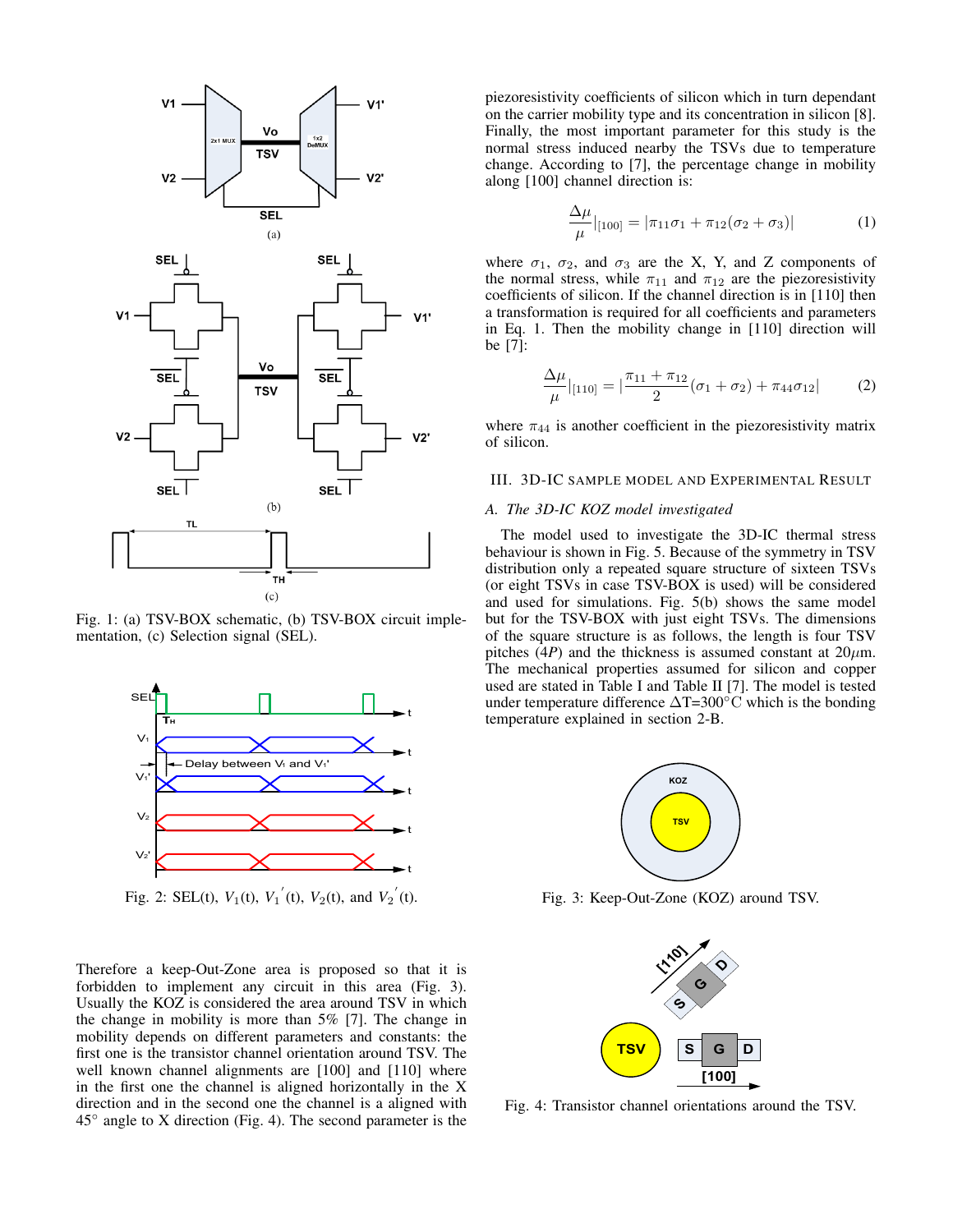

Fig. 5: 3D-IC sample model (a) without TSV multiplexing, (b) TSV-BOX case with reduced TSV count.

TABLE I: Material properties of the implemented model

| Material | Youngs Modulus (GPa) | Poisson Ratio | CTE (ppm/ $\rm ^{\circ}C$ ) |
|----------|----------------------|---------------|-----------------------------|
|          | 169                  |               |                             |
|          |                      |               | 16.                         |

TABLE II: Piezoresistivity coefficients for silicon (in units of  $10^{-11}$  Pa<sup>-1</sup>)

| $-Dopino$<br>'ne | 7(11) | $\pi$ <sub>12</sub> |         |
|------------------|-------|---------------------|---------|
| n-type Si        |       |                     | $-13.6$ |
| p-type Si        | 6.6   | - L.                |         |

#### *B. Experimental Results*

In this section various experiments are conducted to investigate the impact of KOZ on 3D-ICs area overhead. All the experiments shown in this section are performed for [100] channel orientation. Although the same experiments are done for [110] orientation and the same conclusions have been derived but they are not shown in this paper due to the lack of space.

*1) The effect of bonding and operating temperatures:* 3D-ICs are exposed to different temperature differences during fabrication and normal 3D-IC operation. In this experiment the effect of different temperature differences on KOZ is investigated. The bonding temperature difference is ∆T=300◦C as stated before, while the normal operation temperature difference is assumed to be  $\Delta T=75^{\circ}\bar{C}$  (variation between 25◦C and 100◦C). Fig. 6 shows the KOZ area overhead for the two above cases. As expected, the higher temperature difference, the more increase in KOZ. The same behaviour also occurs when TSV count reduces via using TSV-BOX. In this case, the bonding temperature which is very high compared to the operating temperature results in very large KOZ for all Pitch/Diameter (*P/D*) ratios tested. Consequently, referring to results whown in Fig. 6, only the bonding temperature should be considered for KOZ measurements.

*2) The area overhead of KOZ:* The TSV-BOX introduced in [3], reduces the TSV count by 50%. However, the area analyses conducted in [3] do not consider the effect of TSV count alteration on KOZ variation. Fig. 7, shows the area overhead of KOZ and TSVs before and after TSV multiplexing using TSV-BOX for n-type transistor channels. As shown, the KOZ overhead is the largest component of the overhead. Also, it is observed that, although the TSV-BOX has reduced the TSV overhead by 50%, the reduction in TSV count has very small effect on KOZ for small *P/D* ratio. For high *P/D* ratios the situation seems better, where the reduction in KOZ overhead is almost the same as TSV overhead, i.e. as the TSV count reduces by 50%, KOZ area overhead reduces by about 50% as well. Fig. 8 verifies the previous notes



Fig. 6: Bonding and operating temperature effect on KOZ for various  $P/D$  ratios (KOZ<sub>1</sub> and KOZ<sub>2</sub> are the KOZ before and after TSV multiplexing).



Fig. 7: Area overhead components before and after TSV multiplexing.

on KOZ overhead, where it is clear that the KOZ overhead becomes about 50% after *P/D*=3. For p-type channels oriented in [100] direction, the situation is slightly different. The KOZ overhead is comparable to the TSV overhead. However, the KOZ overhead is still large reaching about 40% of the total overhead especially for small *P/D*.

*3) The effect of KOZ on the percentage area reduction of TSV-BOX:* According to the previous discussion, the main advantage of the TSV-BOX which is reducing the overhead area by 50% is not completely gained, especially in n-type [100] case (Fig. 9). This is because the behaviour of KOZ variation in relation to the reduction of TSV count is dependent on *P/D* ratio. Therefore the 50% area reduction will be gained only for high *P/D* ratios at which the KOZ reduction reaches 50% as well. For p-type [100] case, the situation is better, as the reduction of KOZ overhead with TSV count is always



Fig. 8: KOZ overhead comparison before and after TSV multiplexing.